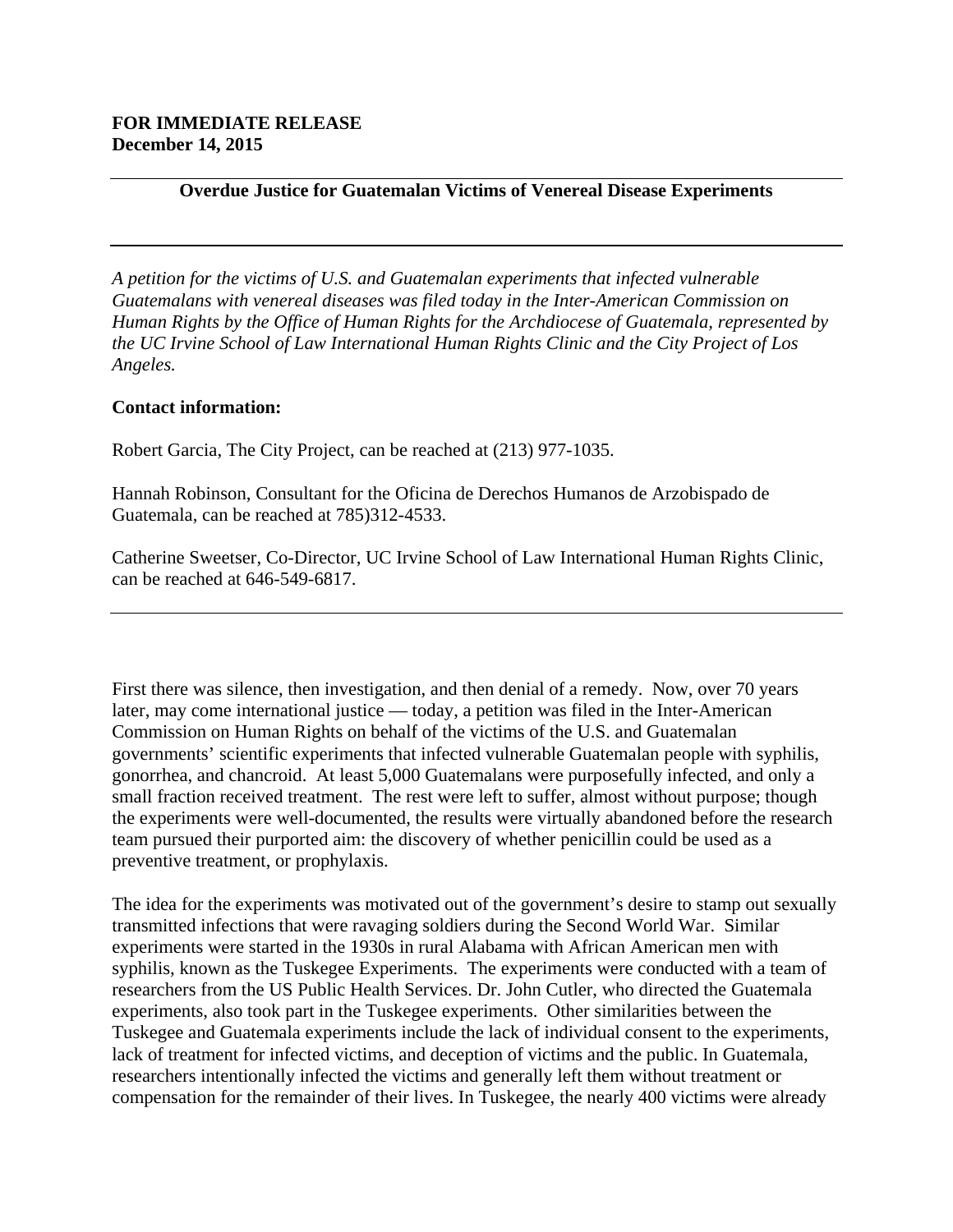infected but were left without treatment for nearly 30 years while U.S. government researchers observed the progress of their infections. The United States eventually provided treatment and compensation for victims, families, and heirs in Tuskegee, including funding to locate the victims and pay attorneys' fees.

In Guatemala, experiments were conducted beginning in the 1940s and continuing through at least the 1950s on some of the most vulnerable populations in Guatemala: mental health patients, prisoners, soldiers, prostitutes, and even orphans. There is no documentation that orphans were ever purposefully infected, but orphans already infected with syphilis did receive experimental treatment options in exchange for medical supplies given to the orphanages. The rest of the vulnerable populations were infected through injections and the topical application of infected material, usually transmitted by causing an abrasion on the victims' genitals. These experiments were conducted without the victims' consent and without any compensation — sometimes, the research team gave the victim a pack of cigarettes afterward.

The drastic effects of the experiments have been passed down through generations, since untreated syphilis also infects children. The petitioners in the case before the Inter-American Commission are children and grandchildren of the infected population, who suffered from birth defects such as blindness, paralysis, and still-birth. The victims are petitioning with the Office of Human Rights for the Archdiocese of Guatemala, one of the leading non-governmental organizations for human rights in Guatemala City.

Petitioners are legally represented by the International Human Rights Clinic at the University of California—Irvine Law School, directed by international human rights attorneys Paul Hoffman and Catherine Sweetser. The petition will be filed against the U.S. and Guatemala at the Inter-American Commission on Human Rights in Washington, D.C., claiming violations of the rights to life, health, freedom from torture, and crimes against humanity under both the American Declaration of the Rights and Duties of Man, and the American Convention on Human Rights.

To the governments' credit, both the U.S. and Guatemala later apologized and issued reports about the unethical medical experiments. Under the direction of Pres. Obama, the U.S. established a Commission to investigate and expose the crimes, publishing a report in 2011 on the findings called "Ethically Impossible: STD Research in Guatemala from 1946 to 1948". However, the petitioners' attempts to hold the perpetrators accountable in U.S. civil courts was unavailing — the District of Columbia Court of Appeals decided that the victims were too late, since the accountable governmental authorities had already left office. Jessenia Ovalle, an attorney in Guatemala working for the Office of Human Rights for the Archdiocese of Guatemala, states that the ultimate goal of the petition is "truth and justice for the Guatemalan victims' families of these experiments through comprehensive and dignified reparations."

Another federal case is pending in Baltimore against the private entities involved, but not against the government entities. The petition also alleges the denial of a right to a remedy for human rights violations, as the victims have never been compensated. According to Citlalli Ochoa, a law student at UC Irvine School of Law who wrote the international petition with the International Human Rights Clinic: "Given that U.S. courts have denied victims a remedy, it was important for us to seek international avenues to hold the governments accountable. Keeping this issue in the